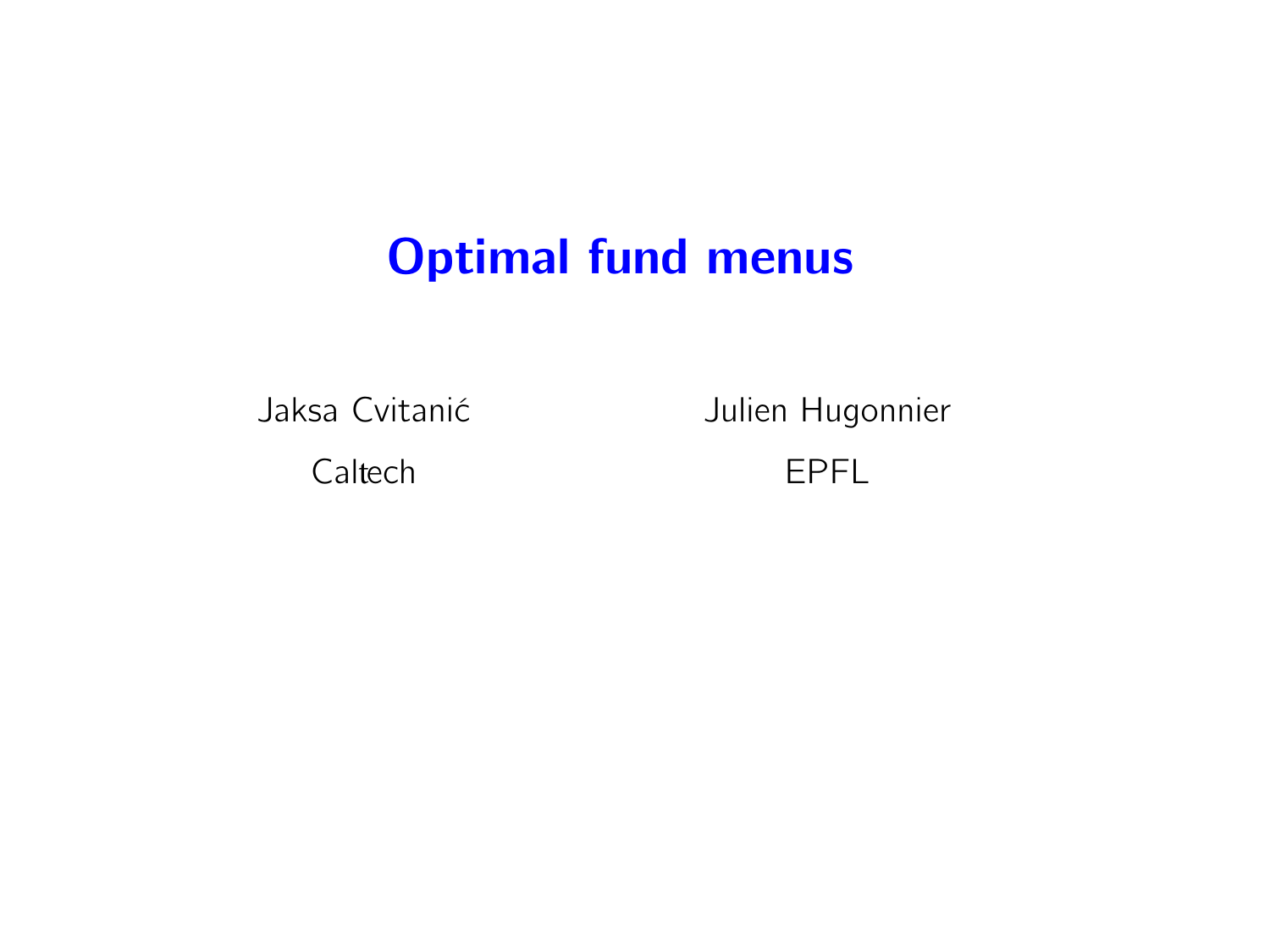# Motivation and Preview

- Why do asset managers offer so many different mutual funds?
- What is the optimal menu of funds?
- This paper provides a novel model:

The characteristic(s) of investors are unobserved.

Fees are linear within a given class of mutual fund shares.

- ⇒ Bundling—i.e. offering funds rather than the underlying assets—is the optimal way to screen investors.
- This leads to a new class of screening problems that are subject to a linear pricing constraint.
- **Main results:**
	- **-** an alternative explanation for "closet indexing" or "home bias".
	- linear pricing constraint increases investors' welfare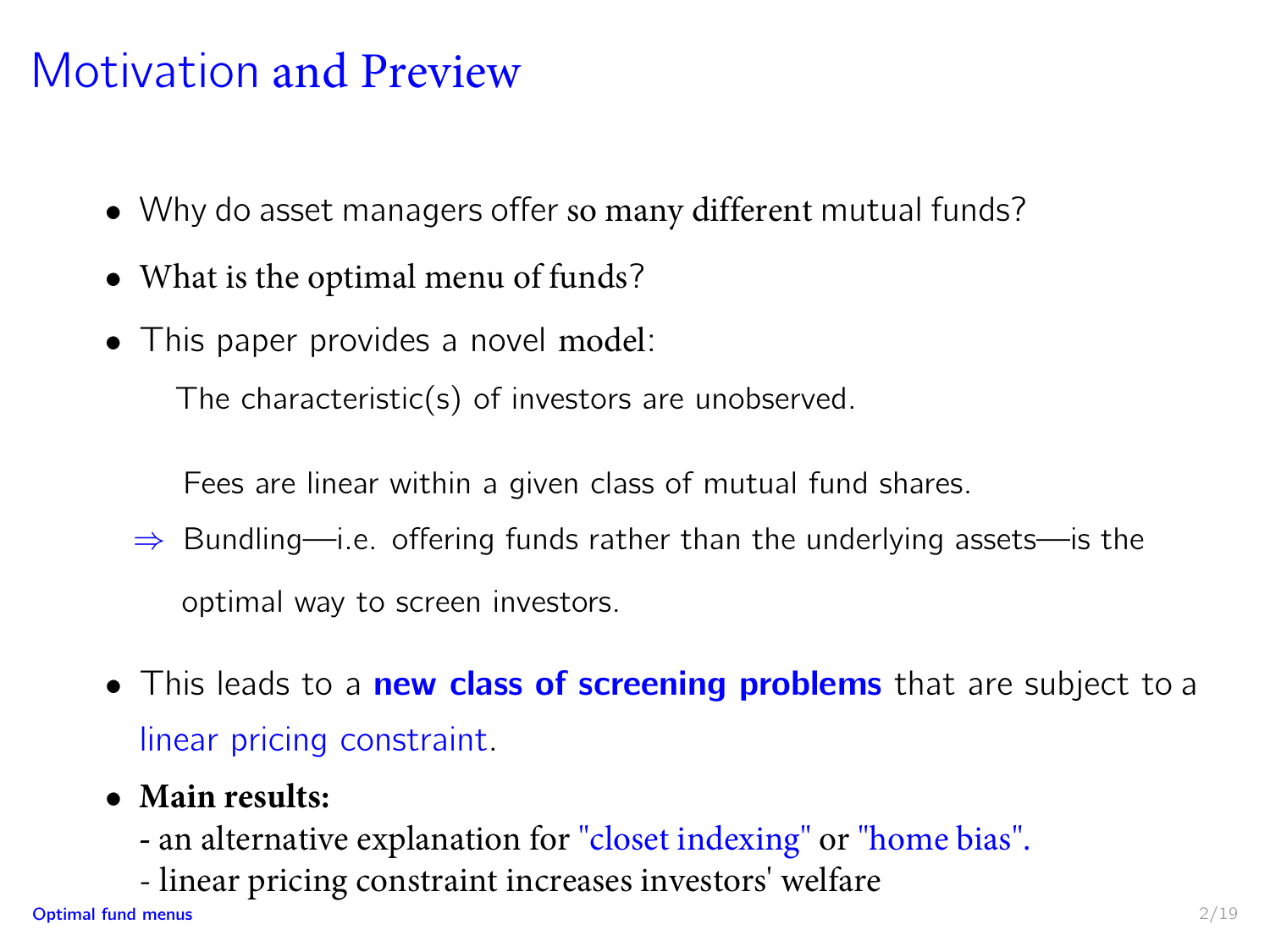#### The model

- Static model with three assets:
	- A riskless asset with gross return r
	- Two risky assets whose gross excess returns  $\epsilon$  are independent random variables with unit variance.
- One manager and unit mesure of risk-averse investors.
- Investors of type  $\theta \in \Theta = [0,\theta_H]$  believe that  $E_\theta[\epsilon] = \xi(\theta) = (\xi,\theta)^\top$ and their preferences are given by

$$
u(\theta; w_1) = aE_{\theta}[w_1 - rw_0] - \frac{a^2}{2} \text{var}_{\theta}[w_1]
$$

where  $w_0 = 1$  and  $a = 1$  are constants that represent the common initial wealth and risk aversion of investors.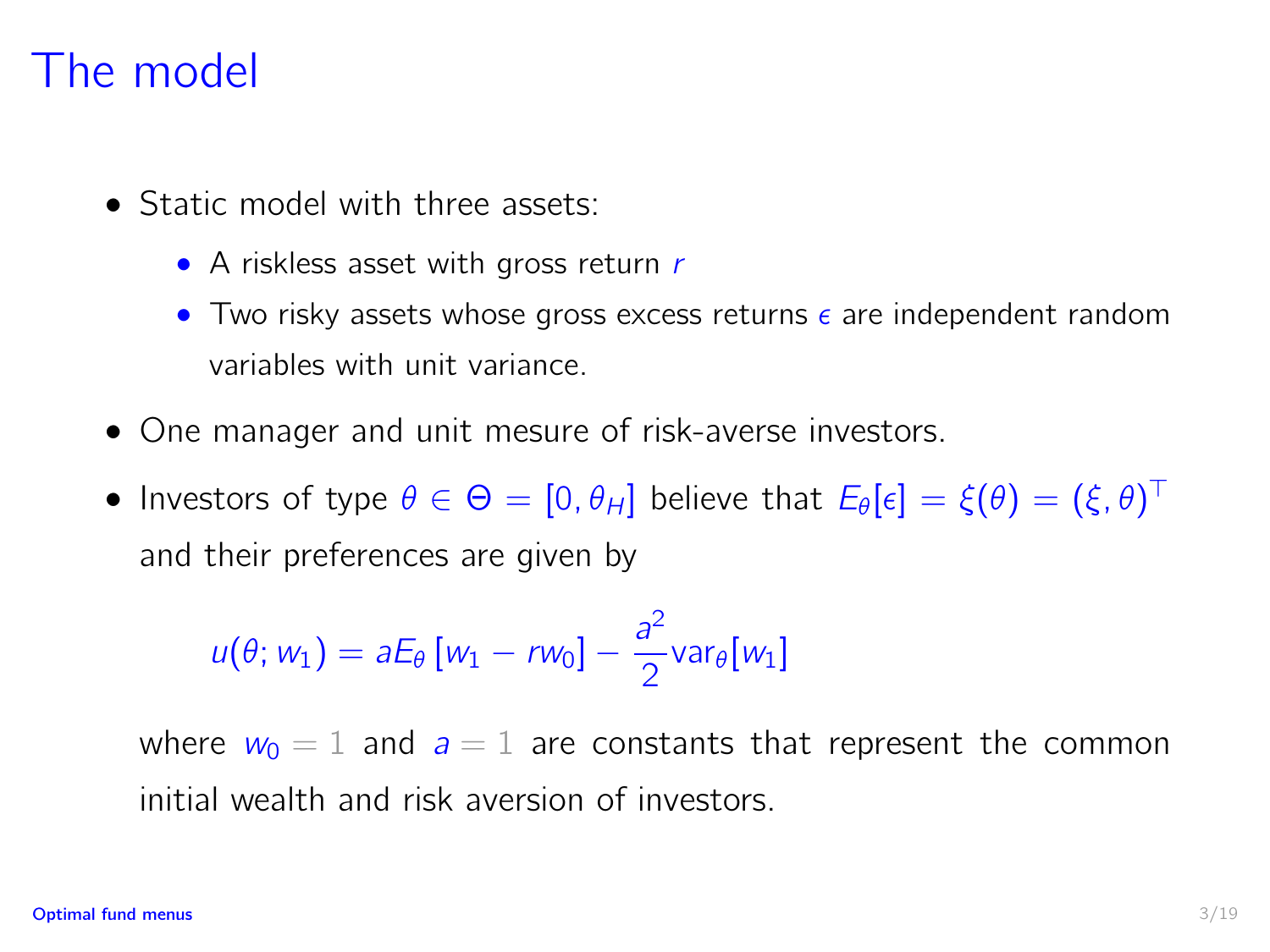# The model

- Investors can only access the risky assets by investing in the funds **offered by the manager** (and paying the cost).
- Q: What should the manager offer given that he only knows that types are uniformly distributed across investors?
	- If any pricing scheme is allowed this is a standard screening problem for which the optimal strategy is to offer:
		- 1 A fixed cost for the index (no surplus for investors),
		- **2** A quantity dependent fee for the non index (excludes  $\theta \leq \frac{1}{2}|\Theta|/2$ ).
	- But nonlinear pricing is not allowed within a given class of shares.
	- We solve for the manager's optimal offering strategy under a **linear** pricing constraint.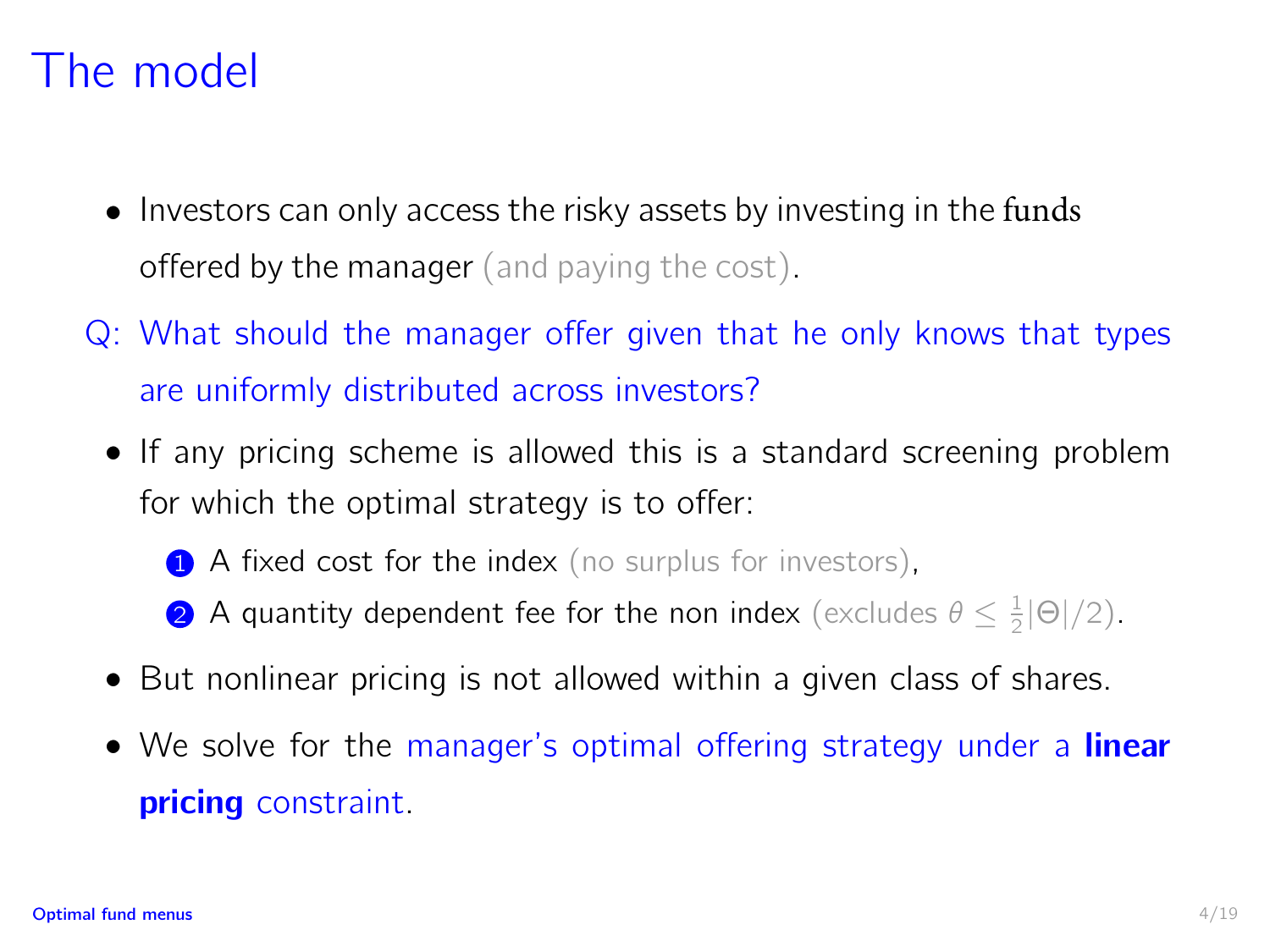# The model

- A (linearly priced) fund is specified by a pair  $(\gamma, \phi) \in \mathbb{R}_+ \times \mathbb{R}^2$ .
- A fund menu is a triple  $\mathbf{m} = (\gamma, \phi, \mathcal{M})$  where M is an index set and  $\gamma,\phi:\mathcal{M}\to\mathbb{R}_+\times\mathbb{R}^2$  are functions that describe the funds.
- The best response of an investor of type  $\theta$  to a fund menu **m** offered by the manager is the **measure**

$$
q^*(\theta, \mathbf{m}) = \underset{q \in \mu_+(\mathcal{M})}{\arg \max} u\left(\theta; r + \int_{\mathcal{M}} \left(\phi(m)^\top \epsilon - \gamma(m)\right) q(dm)\right),
$$

and the aggregation of these best responses generates

$$
\int_{\mathcal{M}\times\Theta}\gamma(m)q^*(dm;\theta,\mathbf{m})\frac{d\theta}{|\Theta|}
$$

in fees for the manager.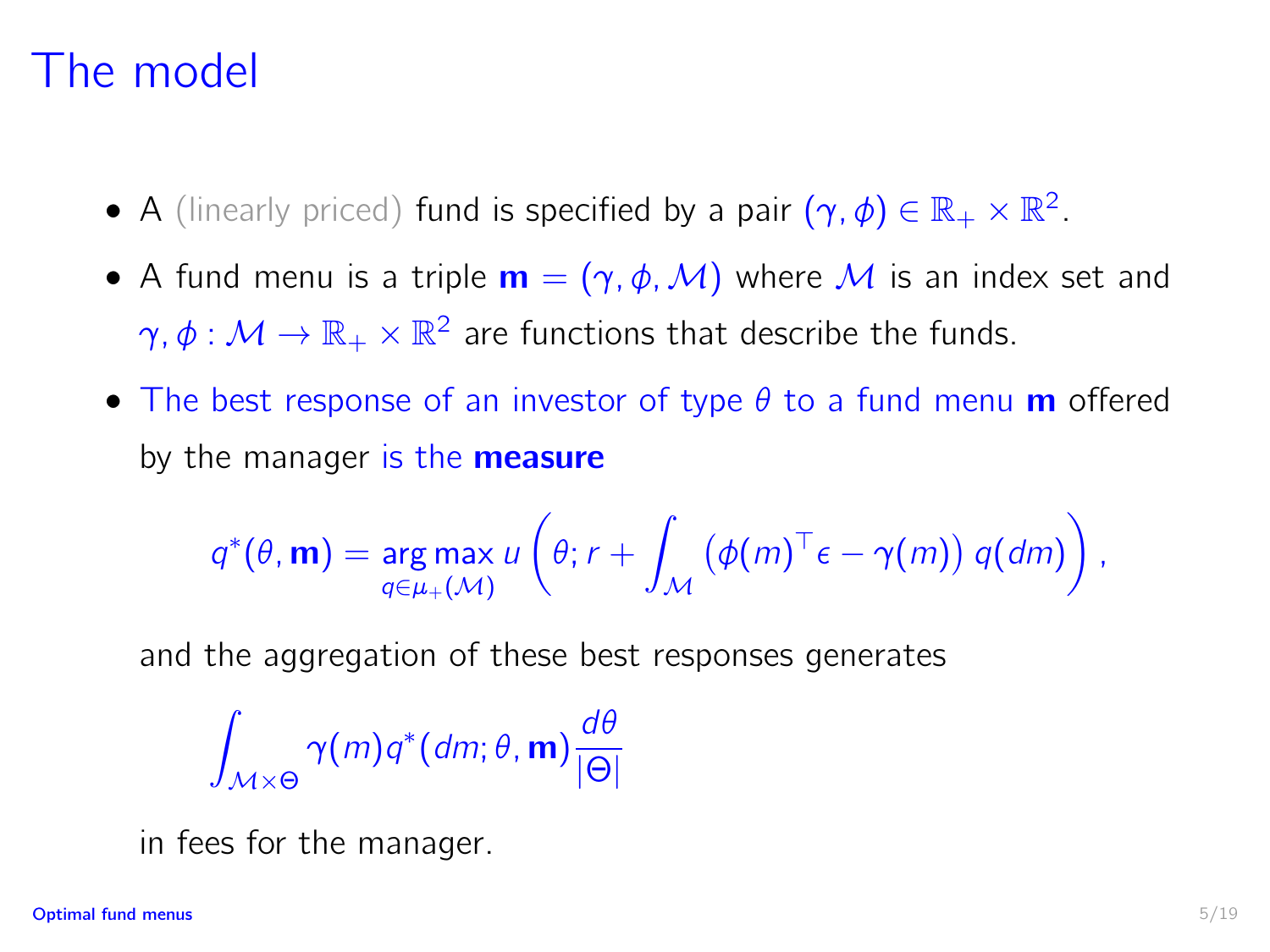# The revelation principle

• Denote by

```
\pi(\theta, \phi) = \argmax_{q \geq 0} u(q; r + q(q^{\top} \epsilon - 1))
```
the amount that an investor of type  $\theta$  optimally allocates when the manager offers a single fund with characteristics  $(1, \phi)$ .

- Proposition. Given  $\overline{m}$  there exists  $m$  such that
	- $\bigoplus$   $\mathcal{M}(m) = \Theta$
	- 2  $\gamma(\theta, m) = 1$  for all  $\theta \in \Theta$
	- 3  $q^*(dm; \theta, m) = \pi(\theta, \phi(\theta)) \delta_{\{\theta\}}(dm)$  for all  $\theta \in \Theta$
	- $\overline{4}$  The manager and investors are indifferent between  $\overline{m}$  and  $\overline{m}$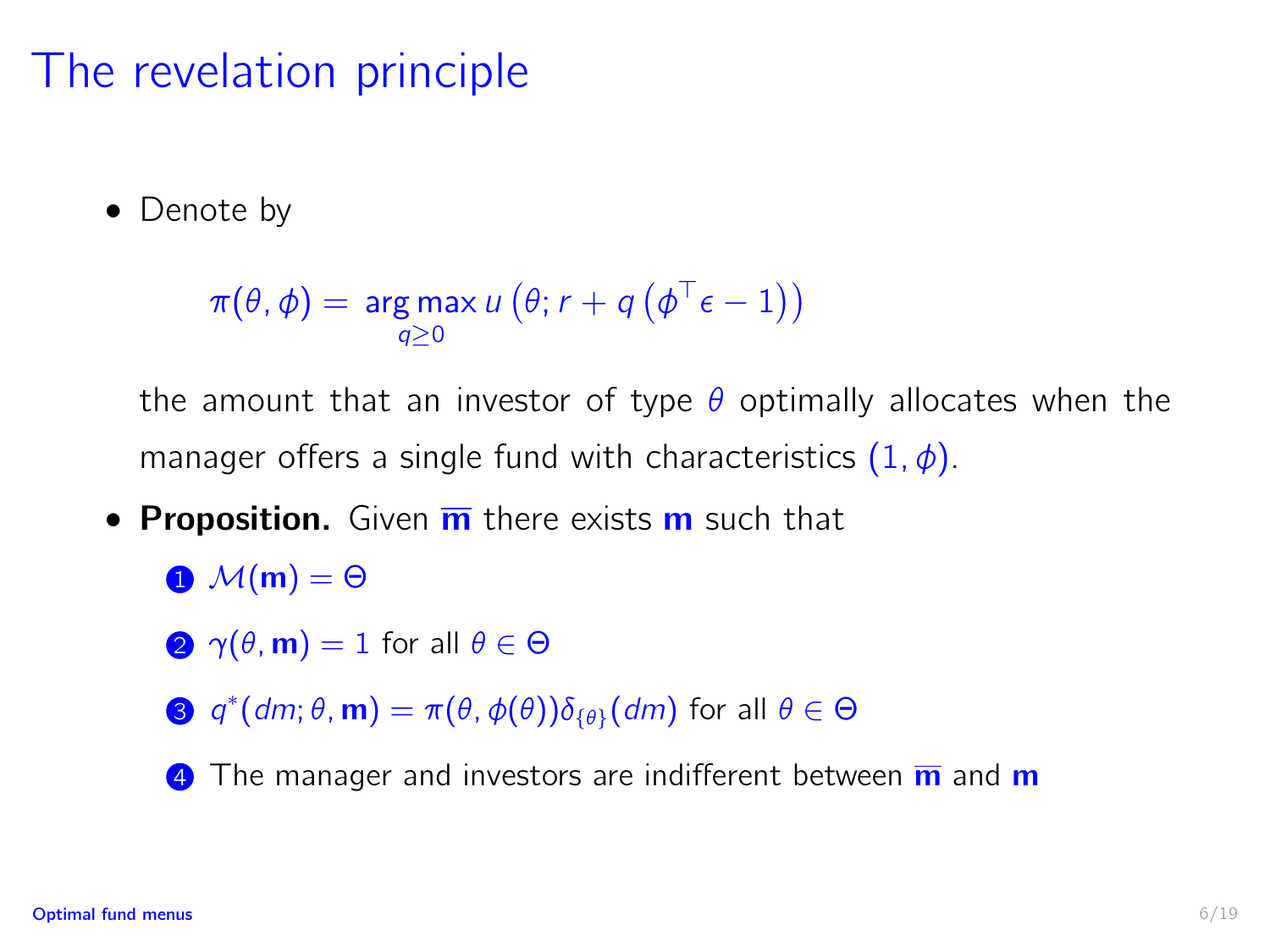# Incentive compatibility

• The problem reduces to maximizing

 $I(\phi) =$ Θ  $\pi(\theta,\phi(\theta))\frac{d\theta}{d\theta}$ |Θ|

over the set of fund loading functions that induce each investor to only allocate money to the fund that targets his type.

• Proposition. A fund loading function is *incentive compatible* if and only if it satisfies the inequality

 $\alpha(\theta'|\theta)$ :  $=\phi(\theta')^{\top} \xi(\theta) - 1 - \frac{\phi(\theta')^{\top} \phi(\theta)}{\|\phi(\theta)\|^2}$  $\frac{\partial}{\partial \phi(\theta)} \left( \phi(\theta)^{\top} \xi(\theta) - 1 \right)_+ \leq 0$  (IC)

<span id="page-6-0"></span>for all pairs of investor types  $(\theta, \theta') \in \Theta$ .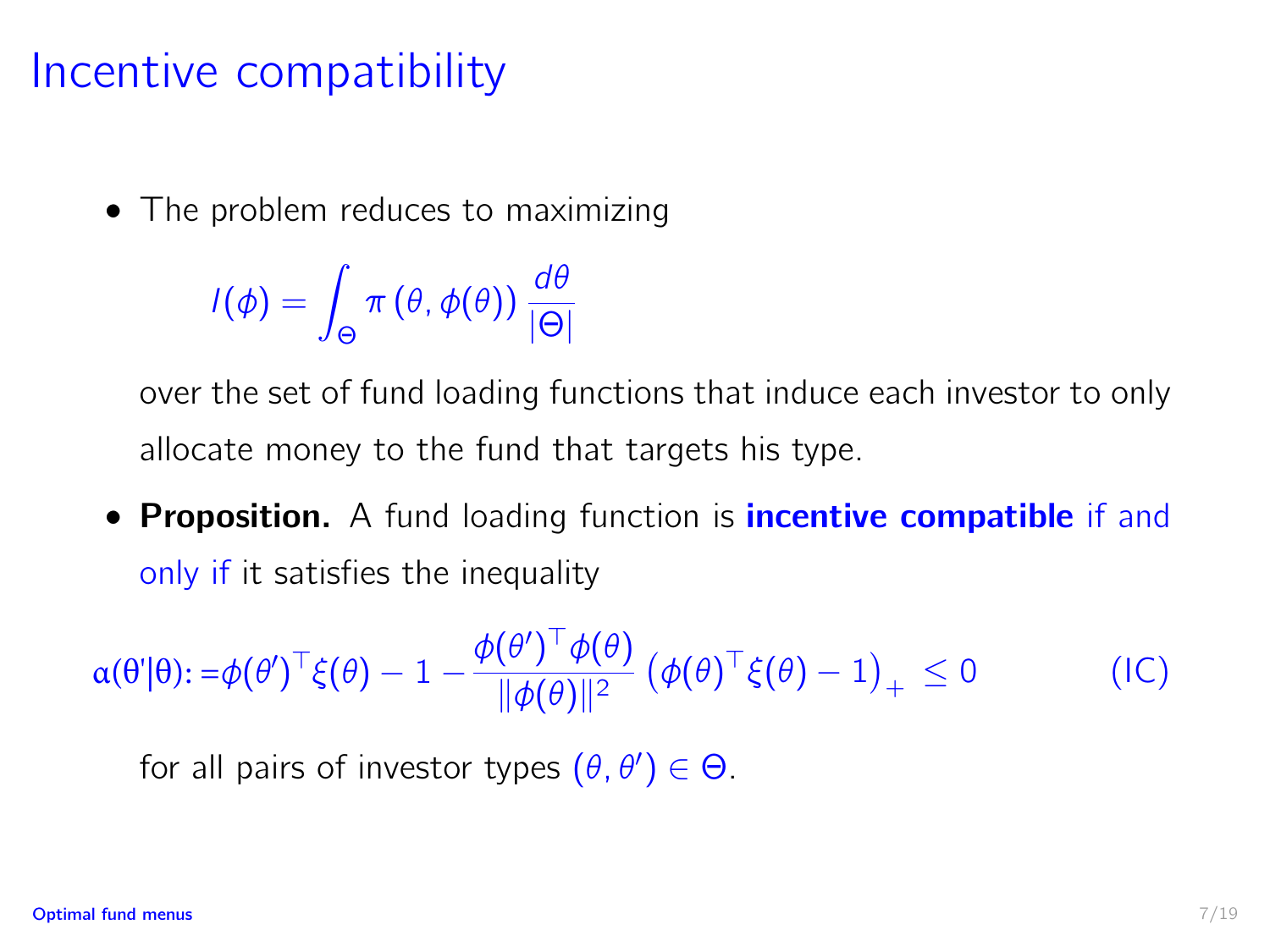#### 1st best benchmark

- Suppose that the manager knows the type of each investor.
- In this case his optimal strategy is to offer investors of type  $\theta$  a single fund with unit fee and loadings

$$
\phi^{\circ}(\theta) = \argmax_{\phi \in \mathbb{R}^2} \pi(\theta, \phi) = \frac{2\xi(\theta)}{\|\xi(\theta)\|^2}.
$$

• Substituting into  $(IC)$  shows that (for this menu):

$$
\alpha(\theta'|\theta) = \frac{\theta'(\theta - \theta')}{\|\xi(\theta)\|^2} > 0, \qquad \theta' < \theta.
$$

 $\Rightarrow$  If the manager was to offer this menu each investor would have an incentive to report a lower type than his own.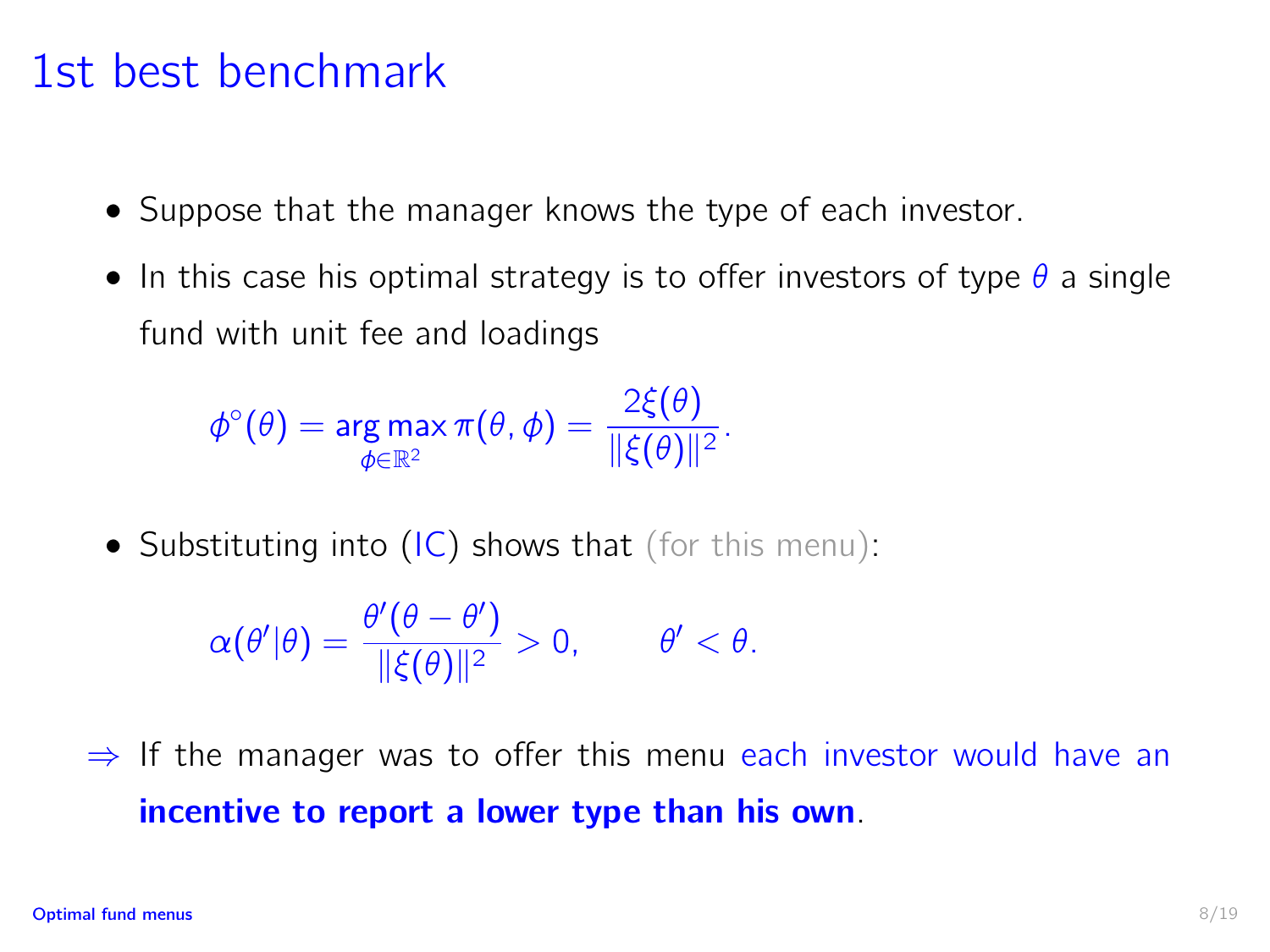#### **Instruments**

- The problem reduces to maximizing  $I(\phi)$  over the set  $\Phi$  of loading functions  $\phi \in AC(\Theta; \mathbb{R})$  that satisfy condition [\(IC\)](#page-6-0).
- This problem is hard because the constraint is non standard and the optimization is over vector valued functions.
- Lemma. If  $\phi \in \Phi$  then, with the value function

 $v(\theta) = \max_{q \geq 0} u(\theta; r + q(\phi(\theta)^{\top} \epsilon - 1))$ 

we have, from the first order condition, that,

 $\pi(\theta, \phi(\theta)) = \theta \dot{v}(\theta) - 2v(\theta) + \xi \sqrt{2v(\theta) - [\dot{v}(\theta)]^2}$ 

for every investor type  $\theta \in \Theta$ .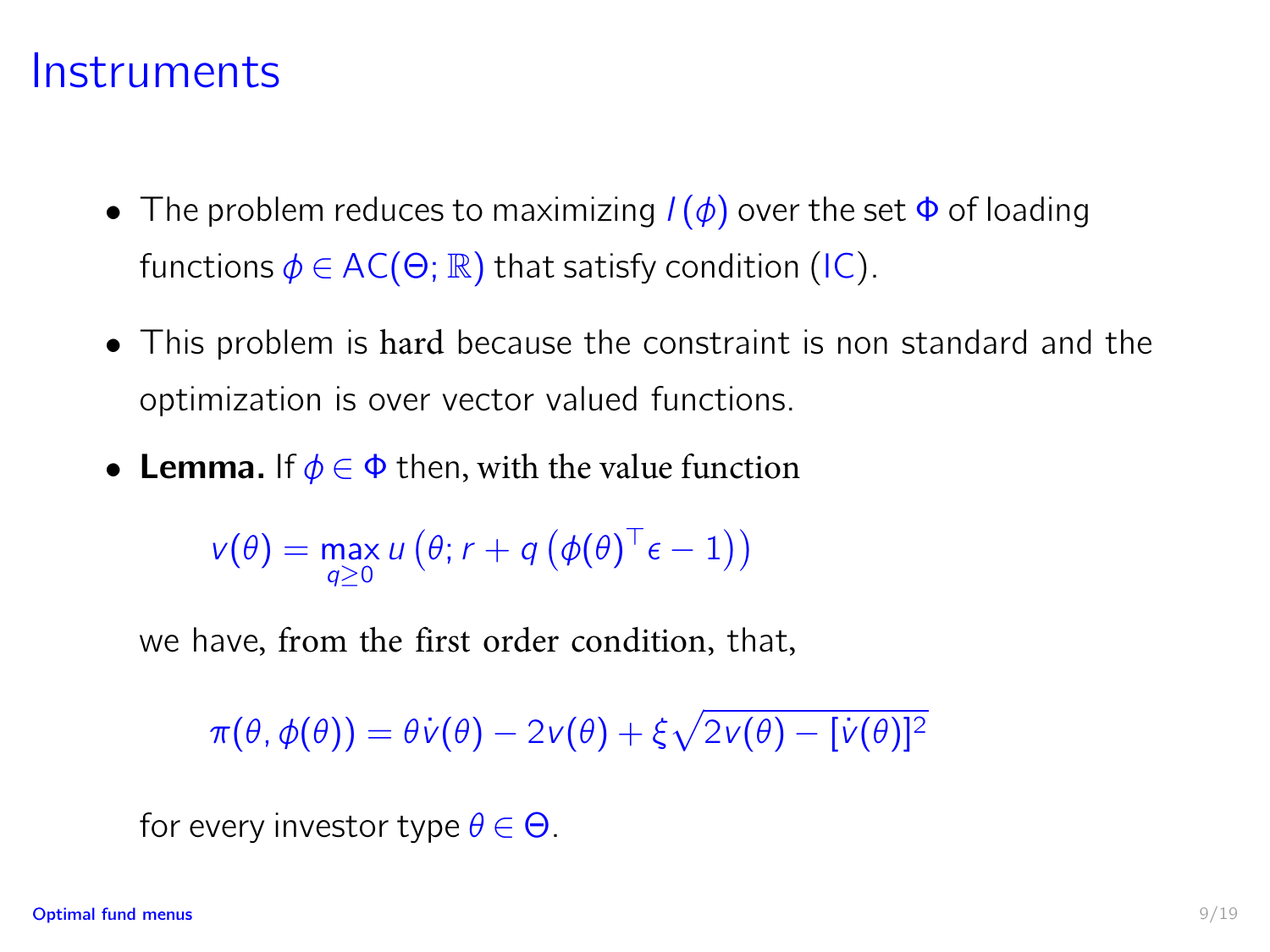# The relaxed problem

**•** It follows that

$$
\sup_{\phi \in \Phi} I(\phi) \leq \sup_{V} \int_{\Theta} \left( \theta \dot{v}(\theta) - 2v(\theta) + \xi \sqrt{2v(\theta) - [\dot{v}(\theta)]^2} \right) \frac{d\theta}{|\Theta|}
$$

where the **relaxed problem** on the right only takes into account the 1st order condition associated with [\(IC\)](#page-6-0).

• The Euler-Lagrange equation is, with  $F(\theta, v, v')$  denoting the integrand,

$$
0 = F_{v(\theta)} - \frac{d}{d\theta} F_{\dot{v}(\theta)}, \qquad \text{on } \Theta,
$$
 (EL)  
 
$$
0 = F_{\dot{v}(\theta)}, \qquad \text{on } \partial\Theta.
$$
 (BC)

Because the integrand is concave in  $(v, \dot{v})$  this Boundary Value Problem is necessary and sufficient for optimality in the relaxed problem.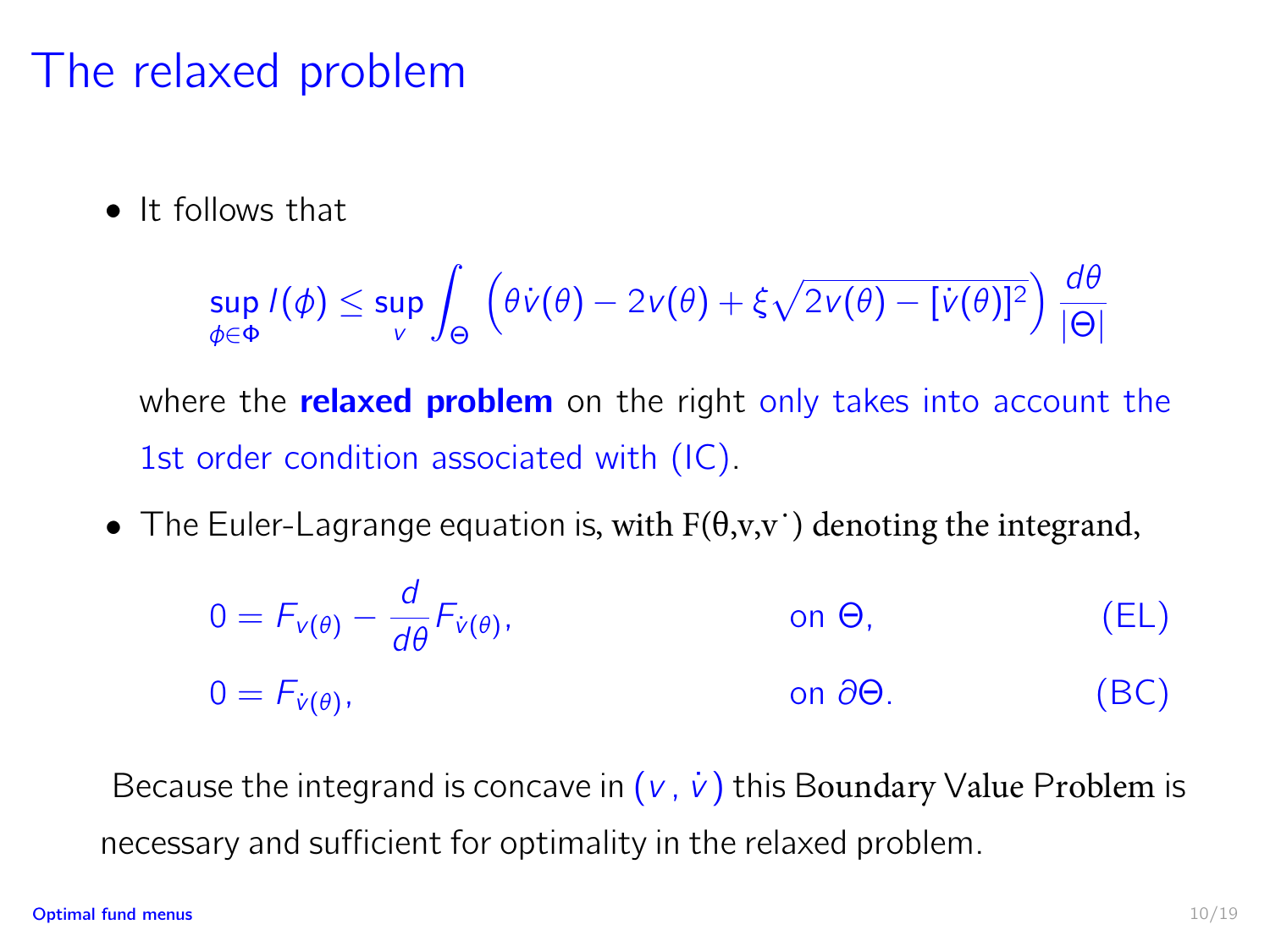# The optimal fund menu

#### • Main results.

- 1 (EL) and (BC) admit a unique solution  $v^* \in C^2(\Theta;\mathbb{R})$  and this solution is strictly increasing as well as strictly convex.
- 2 The fund loading function

$$
\phi^*(\theta) = \frac{1}{\mathcal{F}(\theta, v^*(\theta), \dot{v}^*(\theta))} \left(\sqrt{2v^*(\theta) - [\dot{v}^*(\theta)]^2}, \dot{v}^*(\theta)\right)^\top \qquad (1)
$$

is well-defined for all investor types (i.e.  $F > 0$  on  $\Theta$ ) and generates an optimal fund menu.

- **3** The function  $\phi_1^*(\theta)$  is decreasing in type while the functions  $\phi_2^*(\theta)$  and  $\pi(\theta, \phi^*(\theta))$  are both increasing.
- **4** The manager utility M is increasing in both  $\xi$  and  $|\Theta|$ .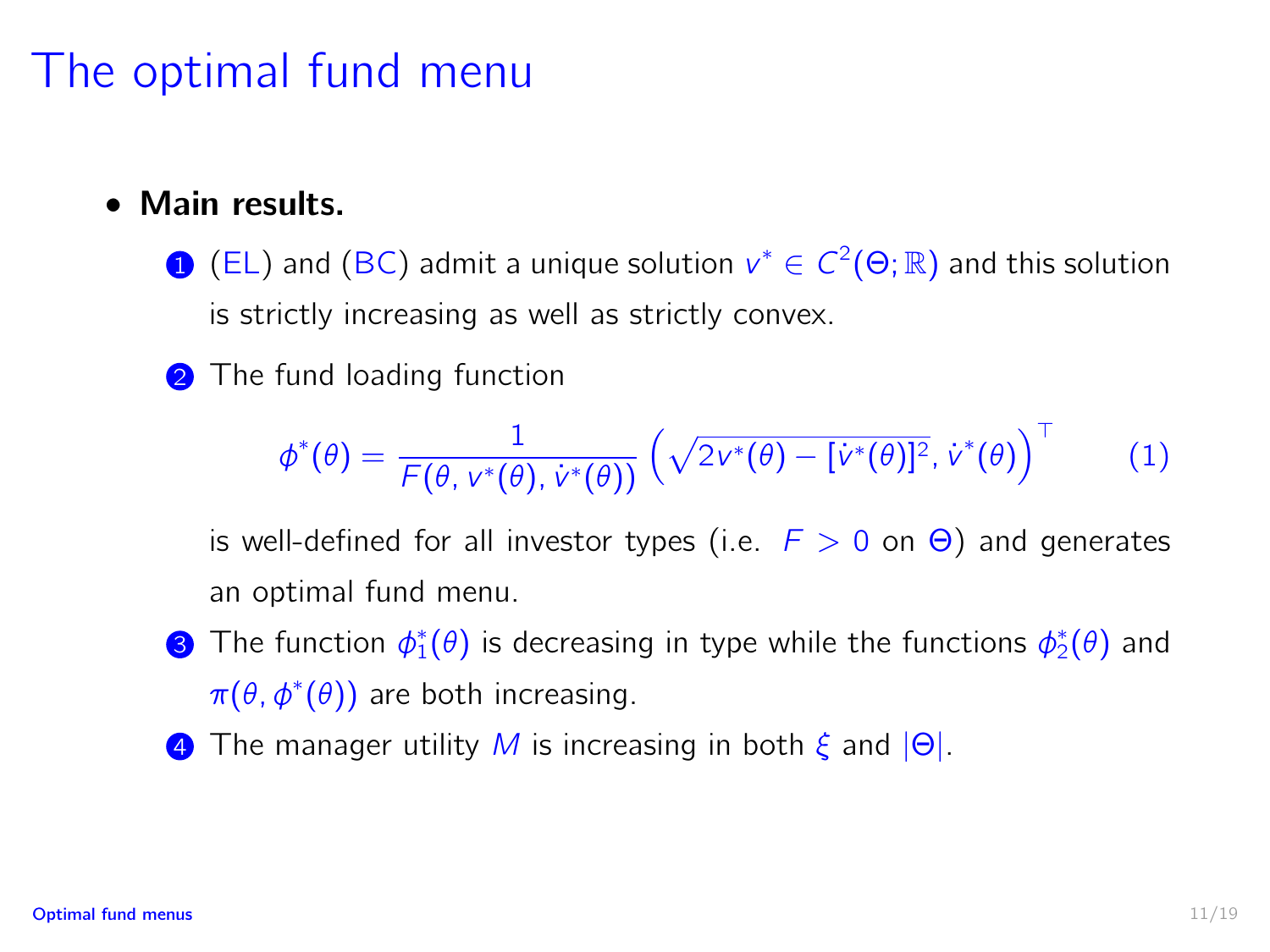# Investor welfare

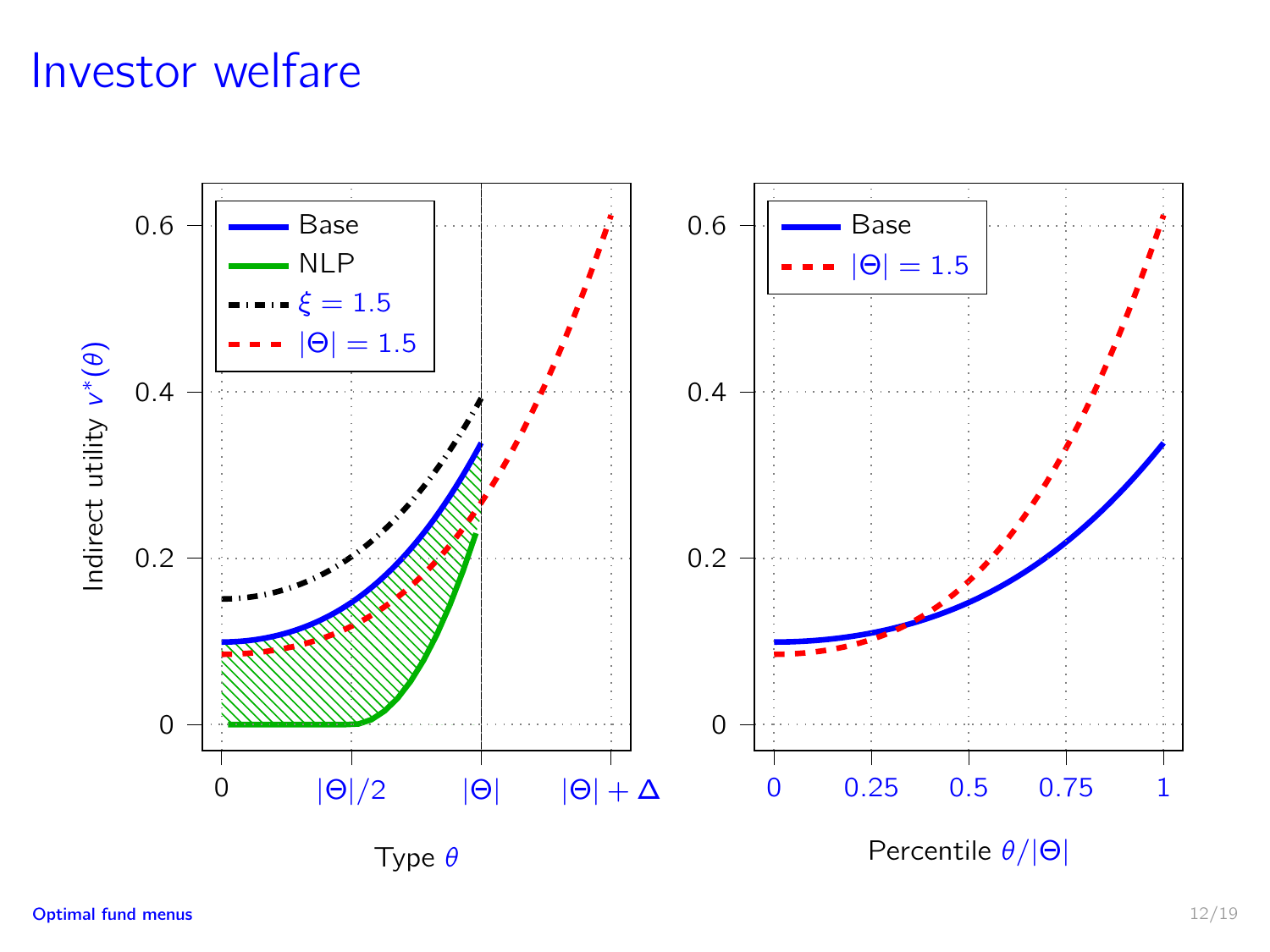# Optimality of bundling

• Since  $\dot{v}^*(0) = 0$  the index is part of the optimal menu.

It is never optimal to engage in mixed bundling by also offering the non index asset as part of the menu

Without bundling screening becomes impossible.

• The optimality of offering funds rather than individual assets—i.e. bundling—is directly related to linear pricing.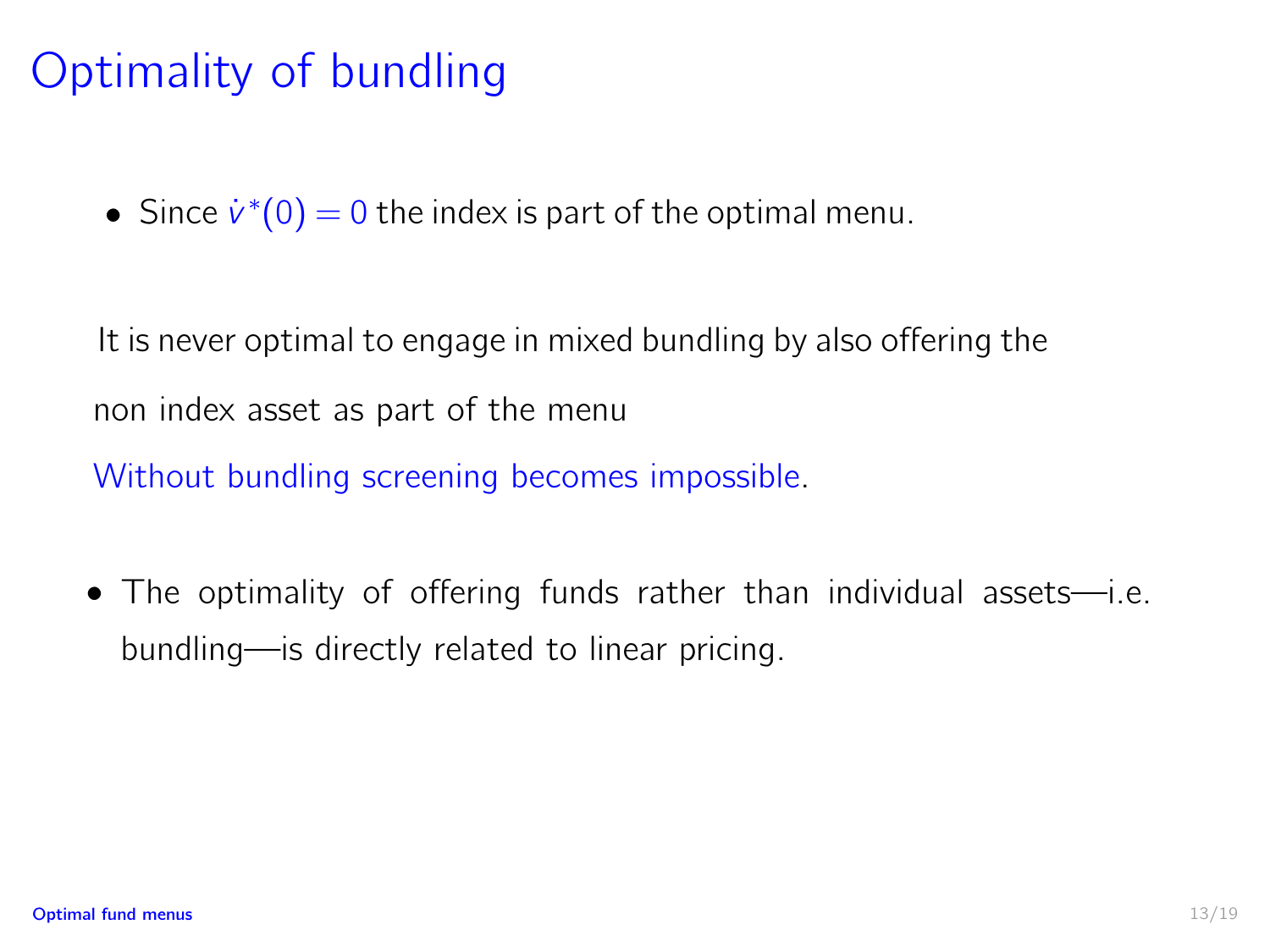#### 1st best

• In the 1st best the manager offers

$$
\phi^{\circ}(\theta) = \frac{2\xi(\theta)}{\|\xi(\theta)\|^2} \implies (\pi^{\circ}(\theta), v^{\circ}(\theta)) = \left(\frac{\|\xi(\theta)\|^2}{4}, \frac{\|\xi(\theta)\|^2}{8}\right)
$$

- Comparing to  $\phi^*(\theta)$ ,  $\pi(\theta, \phi^*(\theta))$ , and  $v^*(\theta)$  allows to elicit the impact of the information friction (under linear pricing).
- Lemma. (Closet indexing) The function

$$
\Delta(\theta)=\frac{\phi_2^\circ(\theta)}{\phi_1^\circ(\theta)}-\frac{\phi_2^*(\theta)}{\phi_1^*(\theta)}
$$

is nonnegative, inverse u−shaped and equal to zero at both ends of the type space.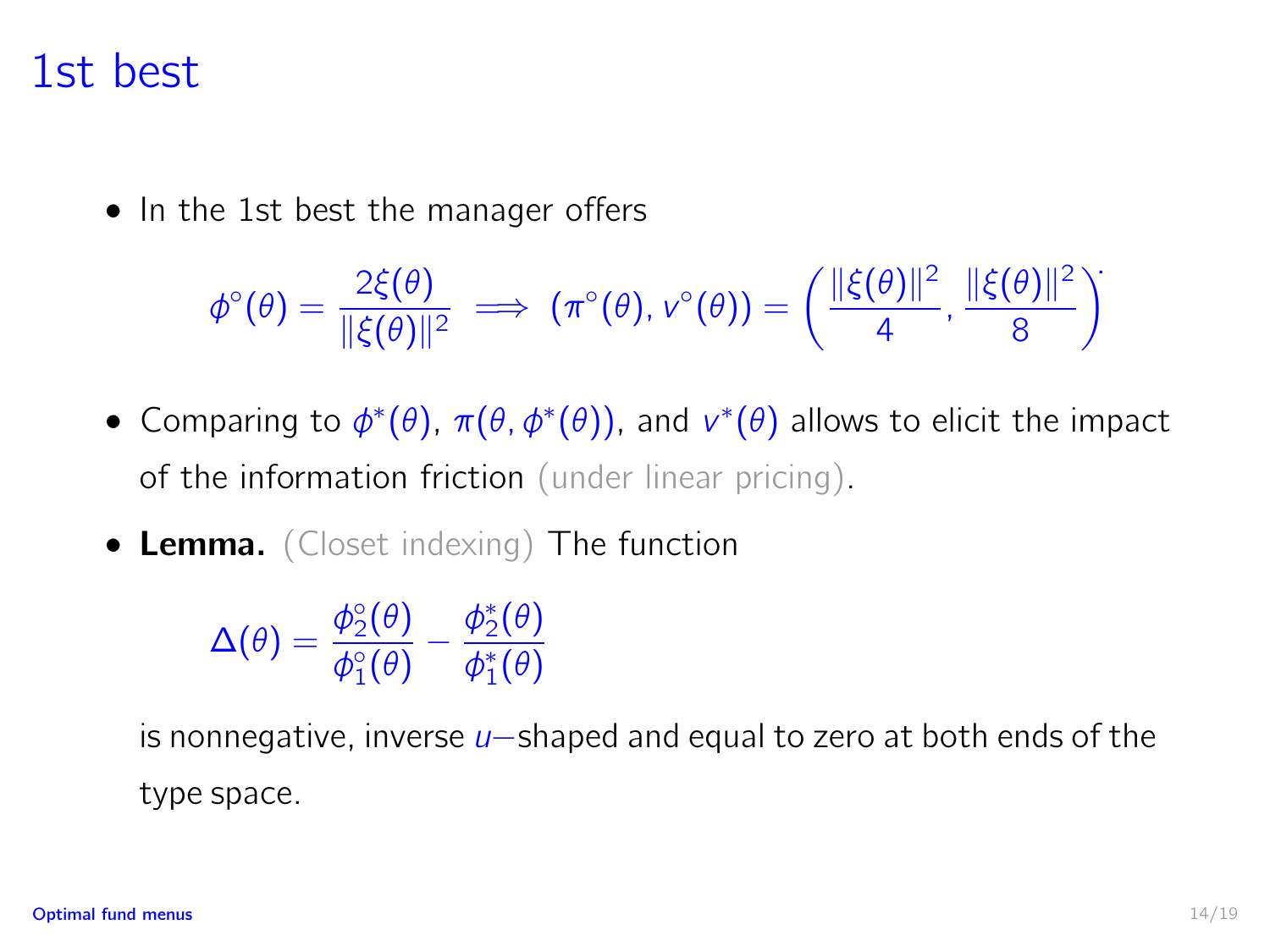# Risk exposure

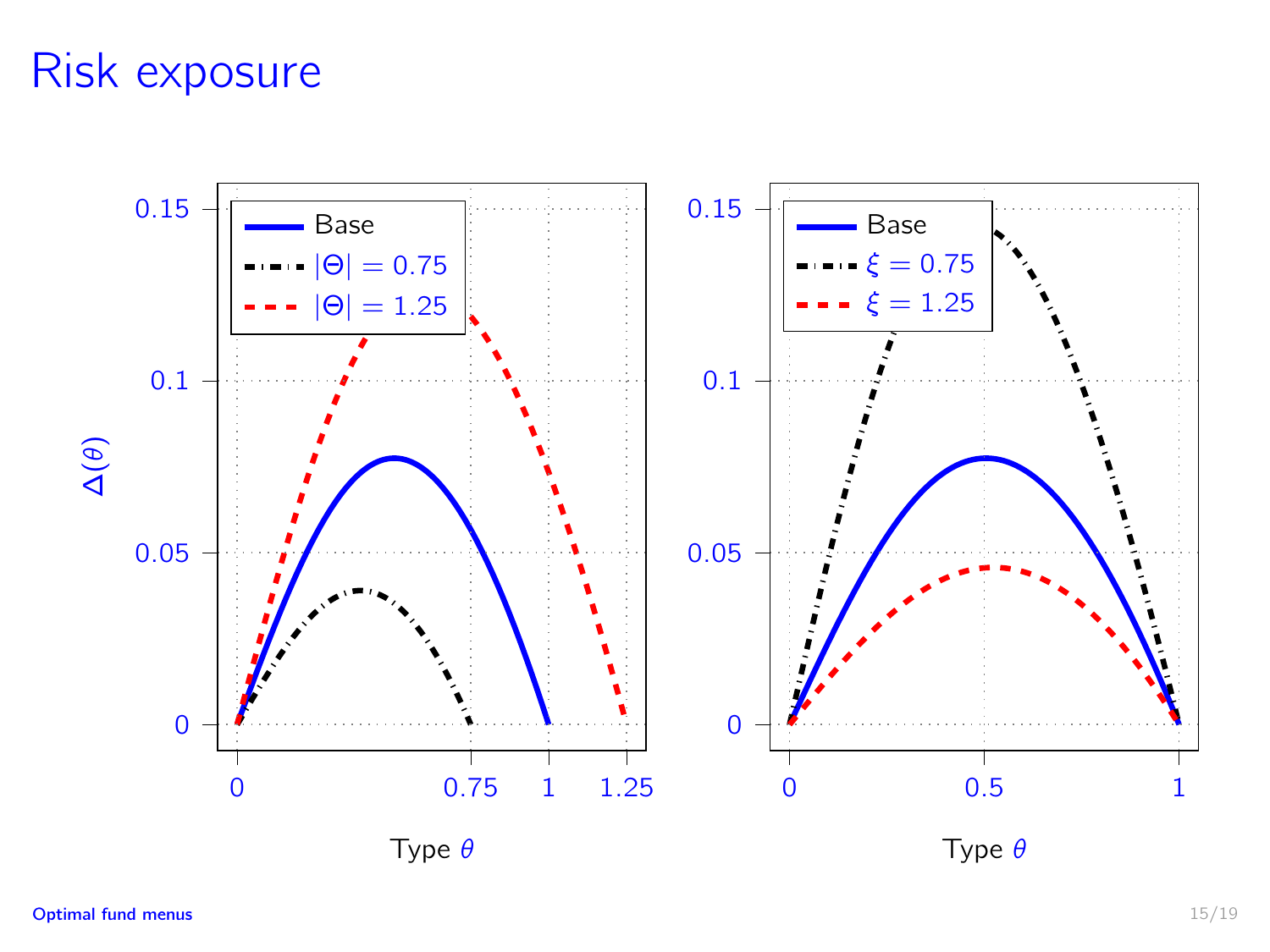# Utility loss

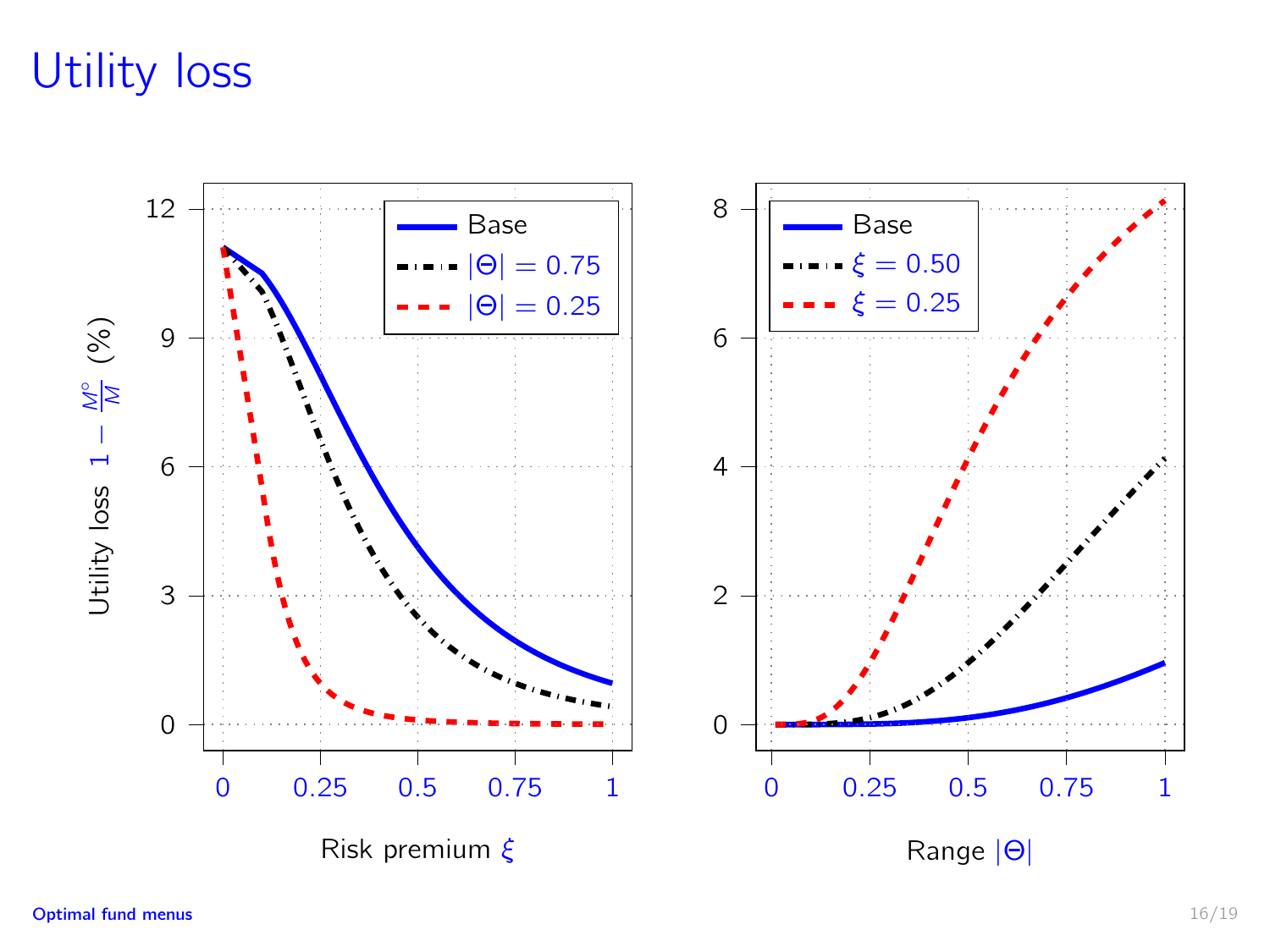# Utility and allocations



Type θ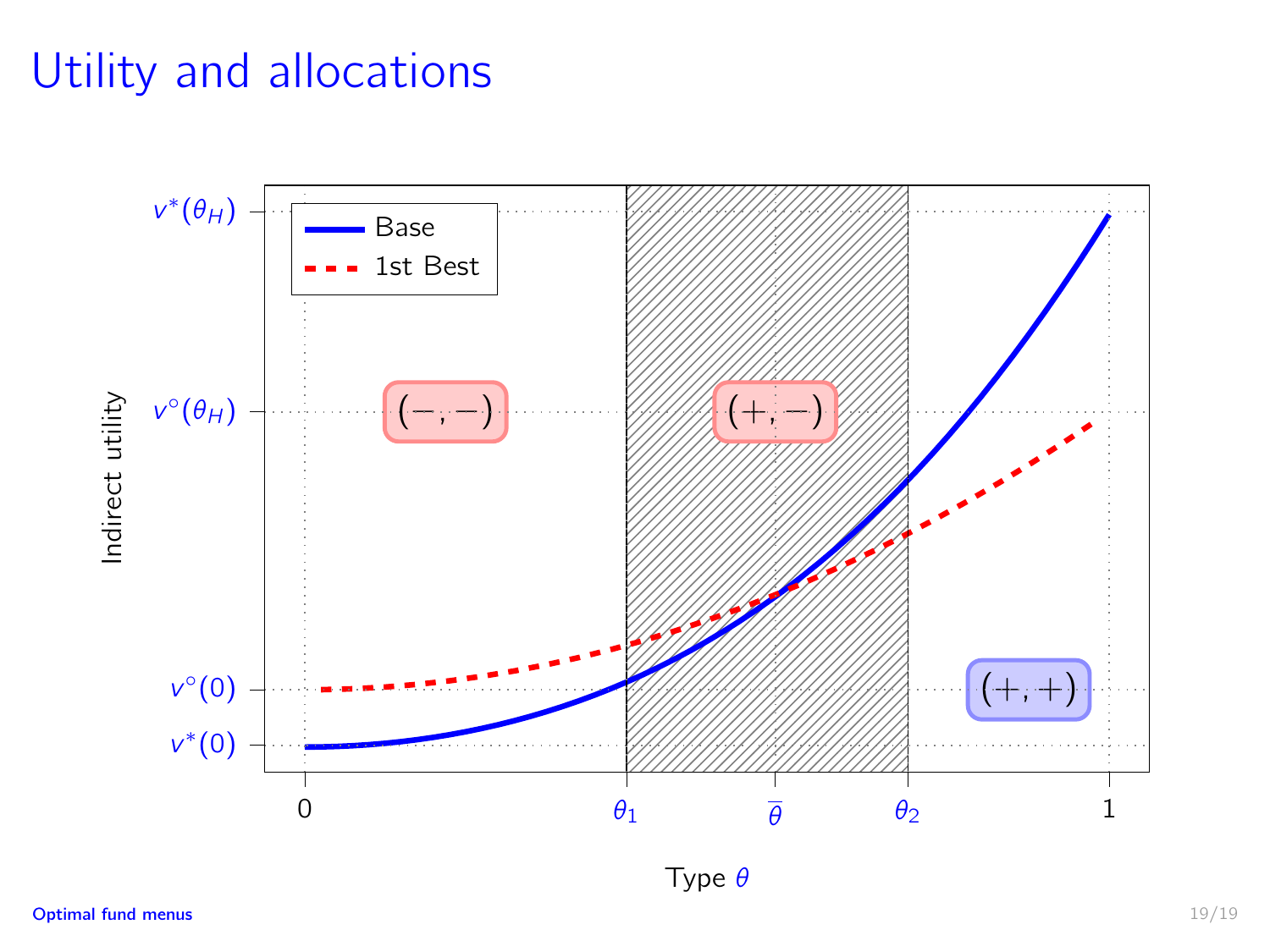# Non–exclusivity

- Suppose that the manager can prevent investors from combining the funds in the menu.
- Incentive compatibility then requires that

 $v(\theta) \ge v(\theta, \theta') = \max_{q \ge 0} u(q; r + q(q(\theta(\theta'))^{\top} \epsilon - 1))$ 

for all pairs of investor types.

- The triangle inequality shows that, as expected, this condition is less strict than the non exclusive condition [\(IC\)](#page-6-0).
- The 1st order conditions are the same. They lead to the same optimal menu, but that need not be true in general.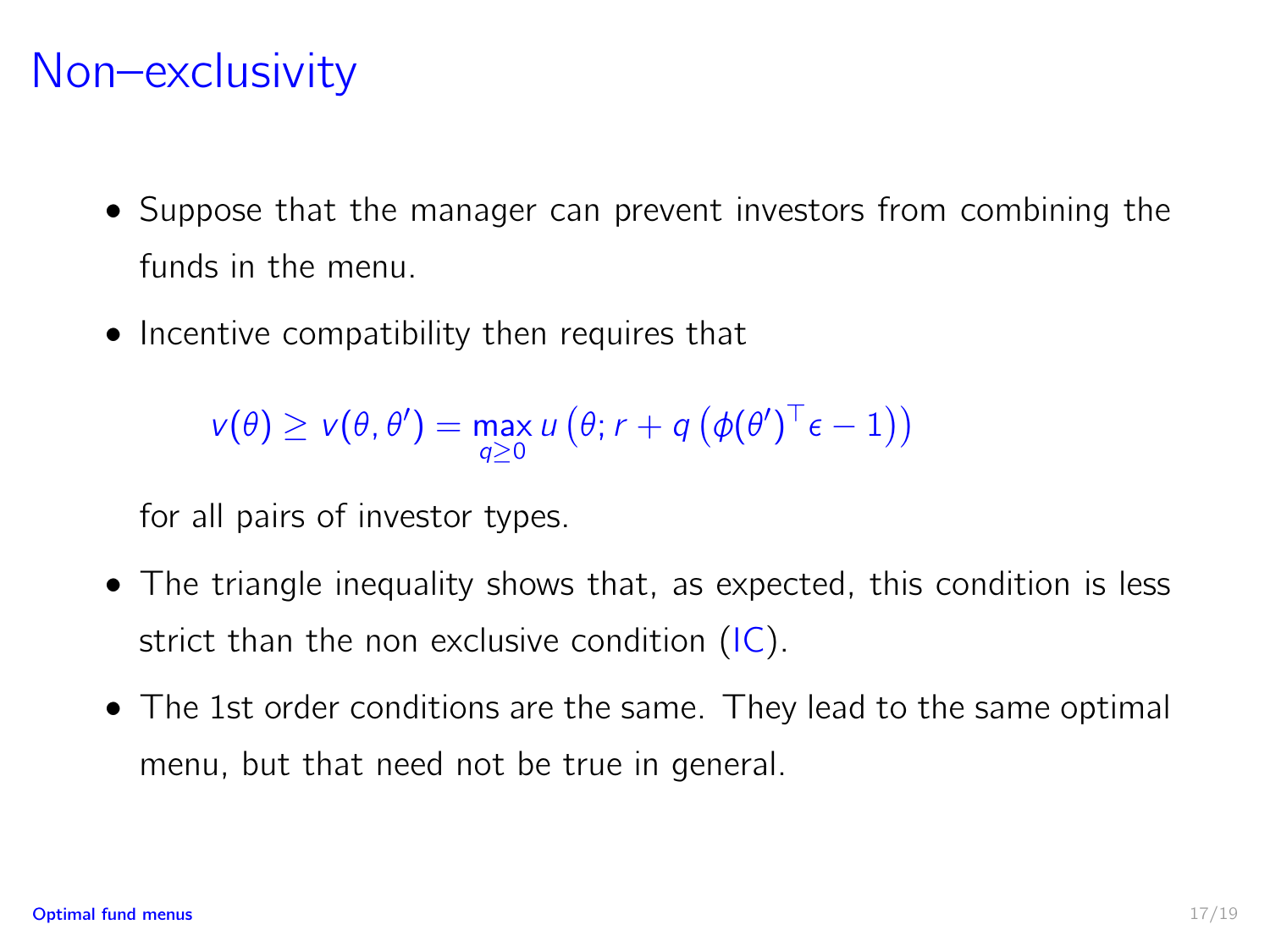### Direct index access

- If the fee rate  $\gamma_l \geq \gamma_l^*$  then nothing changes.
- Otherwise, proceeding as in the benchmark case shows that the relaxed problem is now given by

sup v Z Θ  $F(\theta, v(\theta), \dot{v}(\theta)) \frac{d\theta}{d\Theta}$ |Θ| subject to inf θ∈Θ  $\left\{2v(\theta)-[\dot{v}(\theta)]^2-(\xi-\gamma_i)^2\right\}\geq 0.$ 

- If the fee rate  $\gamma_l \in (\xi/3, \gamma_l^*)$  the managers offers the index to all types below an endogenous cutoff  $\theta^* \leq \frac{1}{3}|\Theta|$  but the solution is otherwise similar to that of the benchmark model.
- If the fee rate  $\gamma_1 \leq \xi/3$  then the optimal menu is **equivalent to offering access to the two assets** with fee rates  $\gamma_I$  and  $\frac{1}{3}|\Theta|$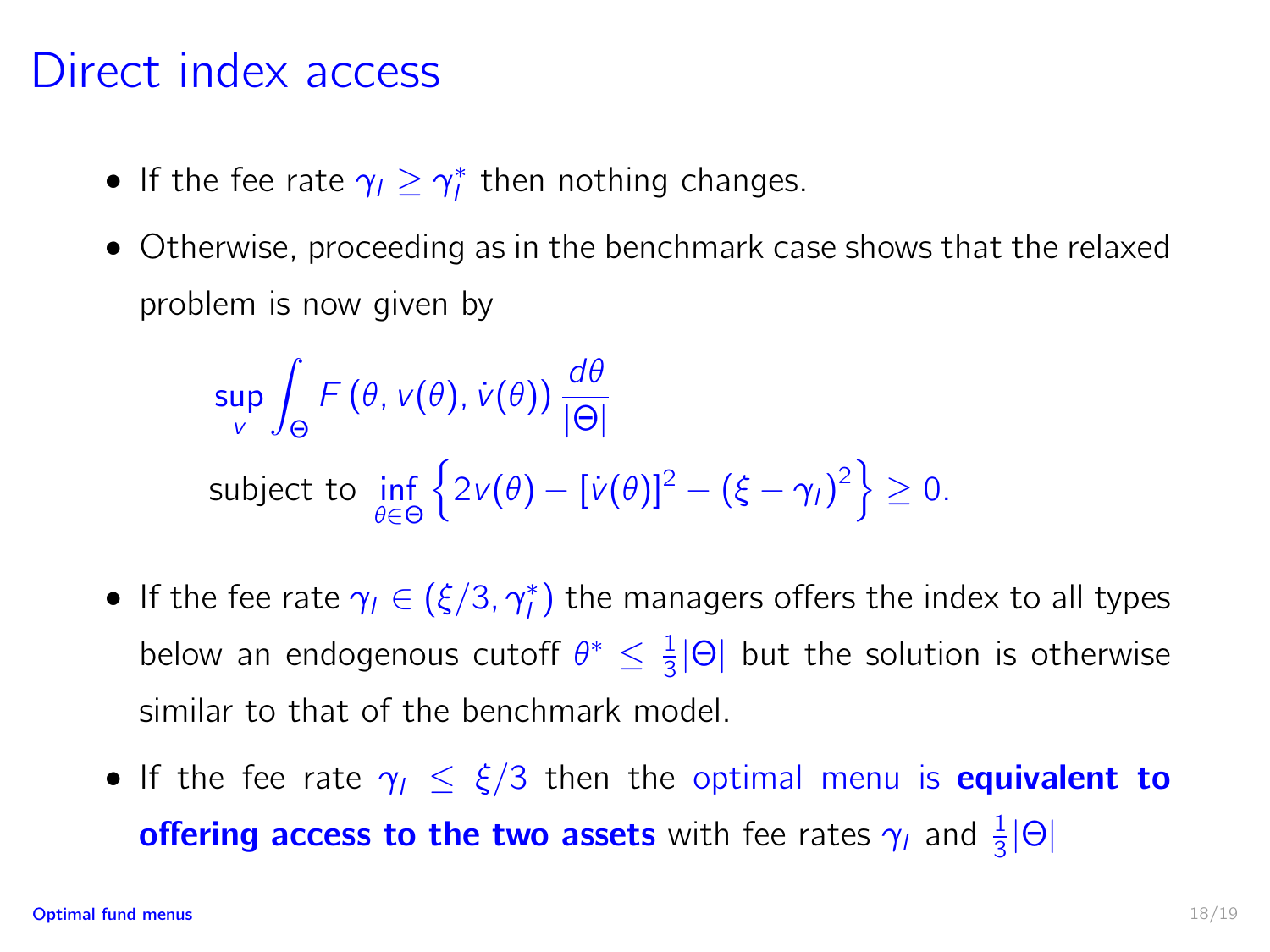# Future research?

- $\blacktriangleright$  A screening problem with
	- multiple goods
	- flexible quantities
	- buyers can mix contracts
	- unobserved preferences on some of the goods

13 / 17

イロメ イ団メ イヨメ イヨメーヨ

- linear pricing
- the seller can offer the products in bundles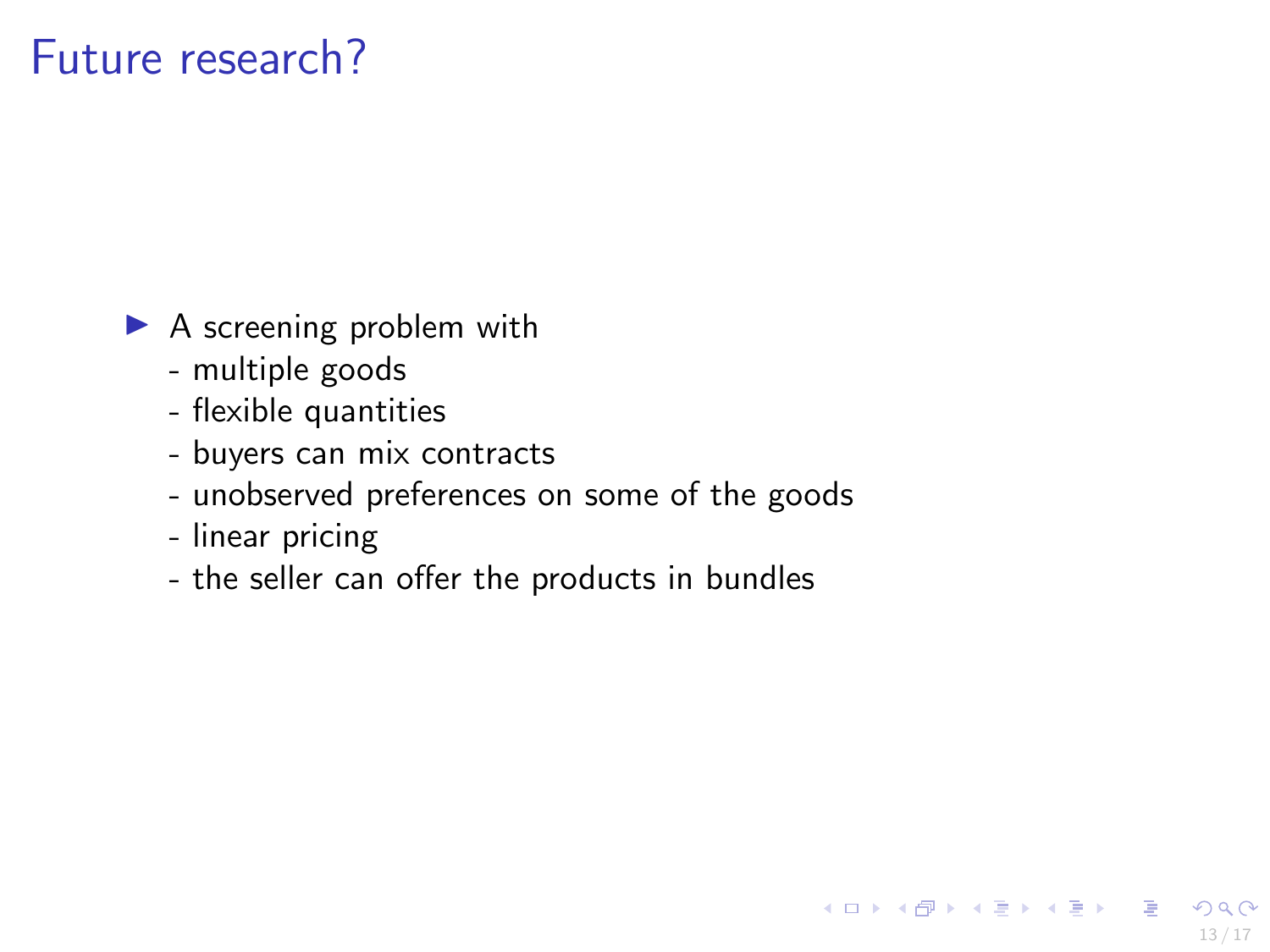#### Proof of Proposition 1.

**Lemma.** It is sufficient for investor  $\theta$  to invest only in two funds. This is because the optimization problem of investor  $\theta$  can be written as

$$
v_i(\theta, \mathbf{m}) = \sup_{x \in \mathbb{R}^2} \sup_{p \in \mu^x_+(\mathbf{M})} \left\{ x_1 \xi_1 + x_2 \theta - \frac{1}{2} a ||x||^2 - \int_{\mathbf{M}} \gamma(m) p(dm) \right\} (10)
$$

where

$$
\mu^{\mathsf{x}}_{+}(\mathbf{M}) = \left\{ p \in \mu_{+}(\mathbf{M}) : \int_{\mathbf{M}} \phi(m) p(dm) = x \right\}.
$$
 (11)

Then, the result follows from standard deterministic optimization results.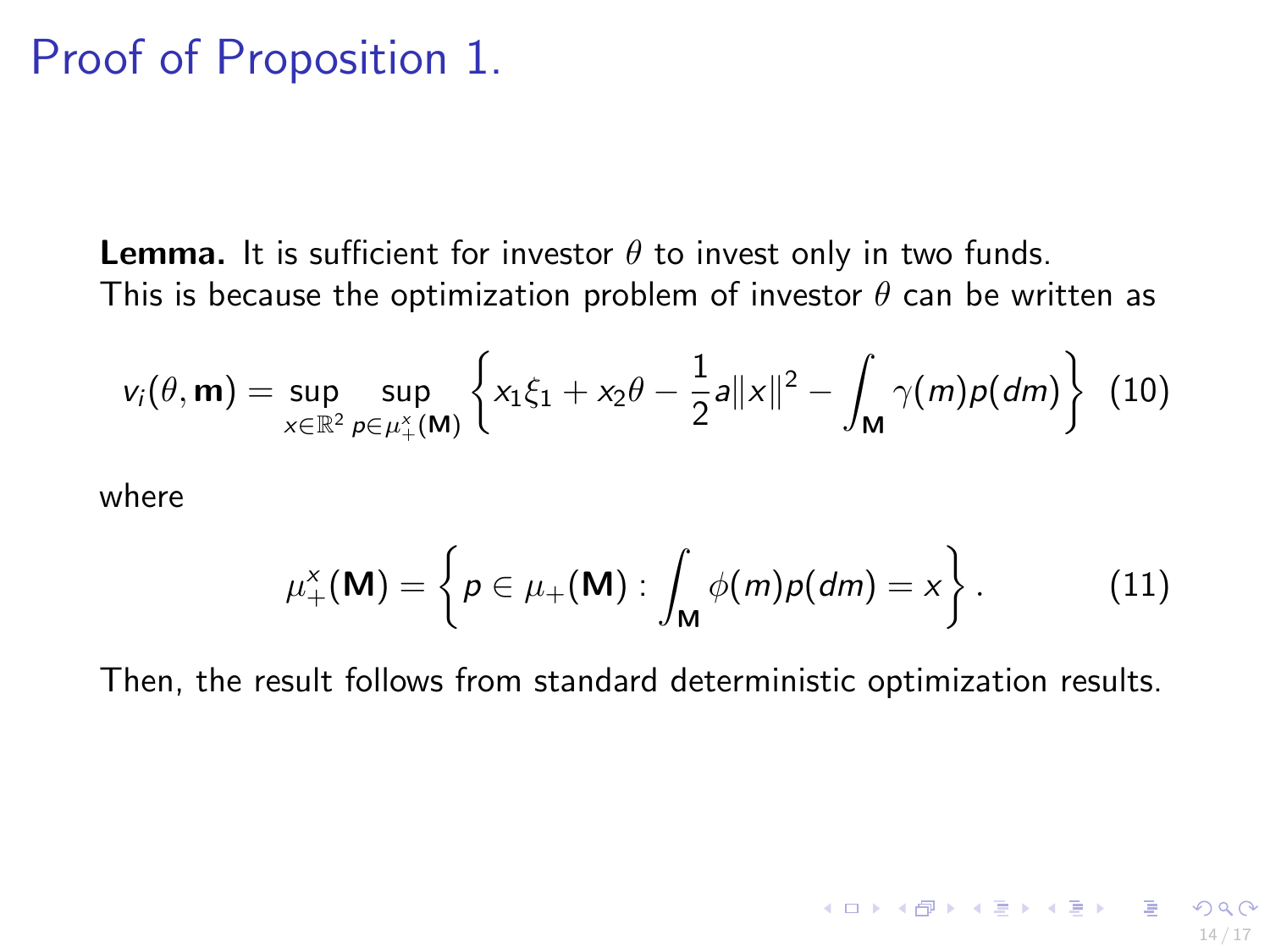#### Proof of Proposition 1.

Suppose investor of type  $\theta \in \Theta$  allocates money to a pair of funds  $(m_1(\theta), m_2(\theta))$ . We need to choose the fund loading vector  $\phi(\theta)$  so that

$$
\sum_{k=1}^{2} \gamma_0(m_k(\theta)) \rho_k(\theta) = \pi(\theta, \phi(\theta)), \qquad (12)
$$
\n
$$
\frac{a}{2} \left\| \sum_{k=1}^{2} \rho_k(\theta) \phi_0(m_k(\theta)) \right\|^2 = v(\theta) = \frac{1}{2a \|\phi(\theta)\|^2} \left( \phi(\theta)^\top \xi(\theta) - 1 \right), \quad (13)
$$

The solution is

$$
\phi(\theta) = \frac{p_1(\theta)\phi_0(m_1(\theta)) + p_2(\theta)\phi_0(m_2(\theta))}{p_1(\theta)\gamma_0(m_1(\theta)) + p_2(\theta)\gamma_0(m_2(\theta))}.
$$
\n(14)

15 / 17

KID KA KE KA E KA E KO KO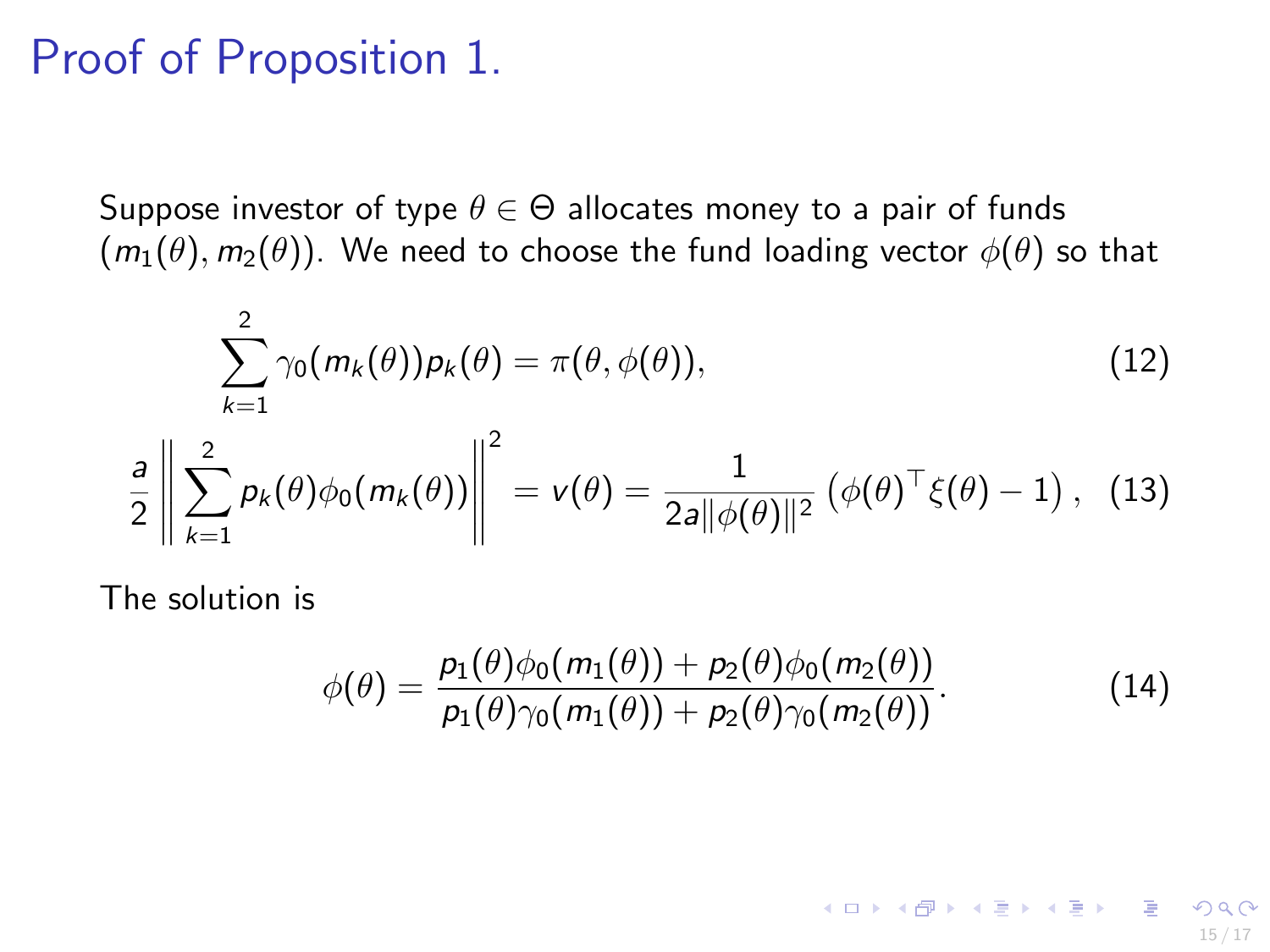# ODE

**Lemma.** Assume that  $v^* \in C^2(\Theta; \mathbb{R})$  is a solution to the boundary value problem. Then,  $v^*$  is optimal for the relaxed problem. **Proof:** Let v be another feasible function. It can be shown that  $F$  is concave, so that

$$
\int_{\Theta} \left( F(x, v(\theta), \dot{v}(\theta)) - F(x, v^*(\theta), \dot{v}^*(\theta)) \right) d\theta \le \Delta(v, v^*)
$$
\n
$$
\equiv \int_{\Theta} \left( (v(\theta) - v^*(\theta)) F_{v^*(\theta)}^*(\theta) + (\dot{v}(\theta) - \dot{v}^*(\theta)) F_{\dot{v}^*(\theta)}^*(\theta) \right) d\theta
$$
\n(16)

Integration by parts shows that

$$
\Delta(v, v^*) = ((v - v^*)(\theta)F^*_{\rho}(\theta))\Big|_{\theta=0}^{\theta_H} + \int_{\Theta} (v - v^*)(\theta) \left(F^*_{v}(\theta) - \frac{d}{d\theta}F^*_{\rho}(\theta)\right) dt
$$
\n(17)

$$
= (v(\theta_H) - v^*(\theta_H)) F^*_{\rho}(\theta_H) - (v(0) - v^*(0)) F^*_{\rho}(0) = 0 \quad (18)
$$

where the last two equalities follow from the fact that  $v^*$  solves the ODE and the boundary conditions. **K ロ ▶ K 御 ▶ K 重 ▶ K 重 ▶ 一重** 

16 / 17